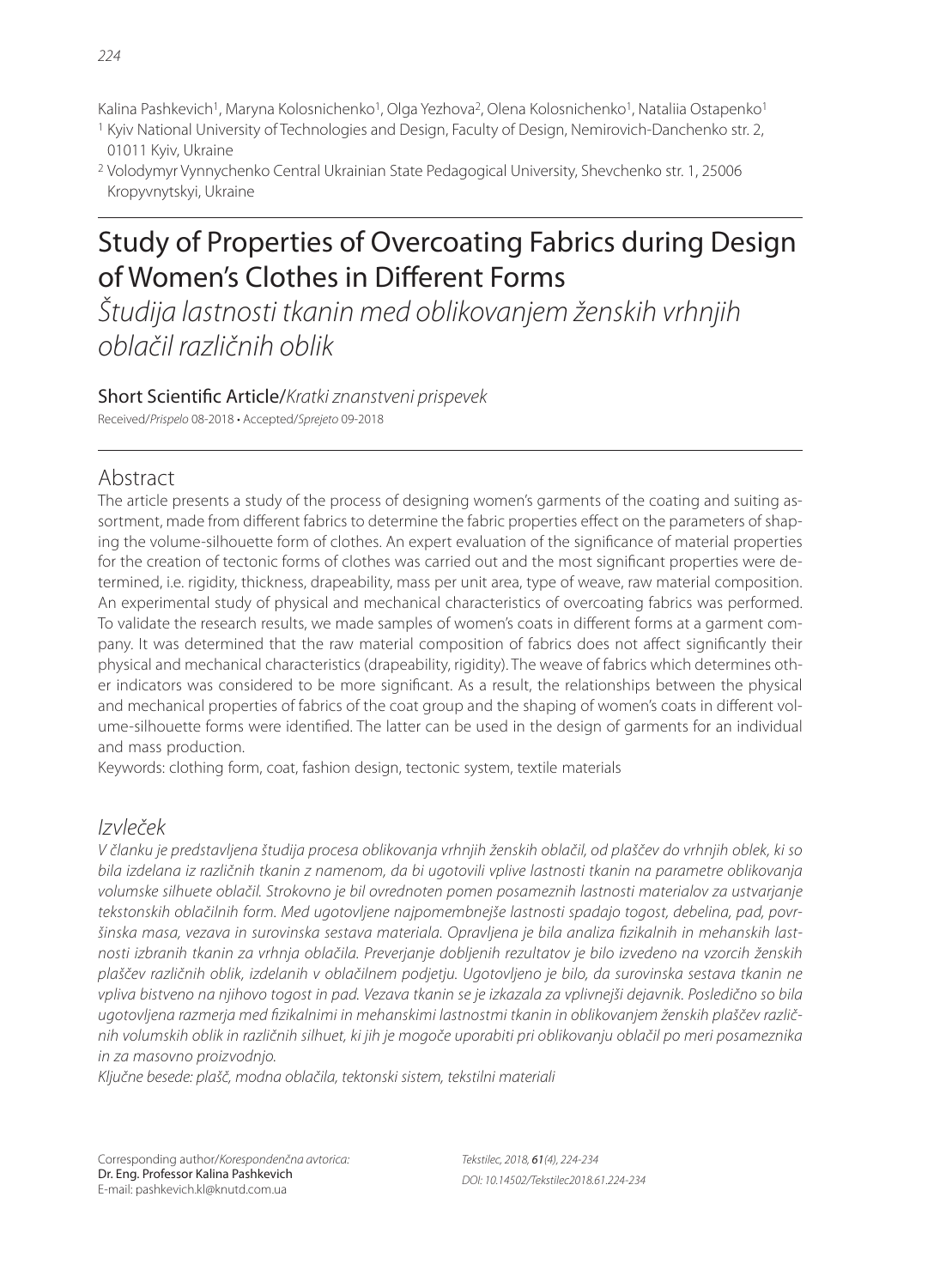#### 1 Introduction

Modern fashion offers the consumer a wide range of volume, silhouette and design solutions of clothes made of various materials. In the theory of clothing design, fashionable structural parameters of the form, as well as the methods of shaping that determine the plastic properties of materials are given subjectively, giving rise to a number of inconsistencies to the architectonic demands of fashion.

The international experience of well-known brands in the fashion industry shows that the design of new forms and design & technological solutions of clothes begin with the consideration of material properties in order to create new design solutions, i.e. the modern process of designing clothes is based on the principles of tectonics. The tectonic approach to the formation of clothes should take into account not only the compositional features of goods, but also the physical and mechanical characteristics of materials the clothes are made from, providing the goods with the necessary level of ergonomics, aesthetics and quality in general. The main direction of the development of the tectonic approach to the design of clothes is the in-depth study of physical and mechanical characteristics of textile materials and the study of their influence on the tectonic form of clothes [1]. KyoungOk Kim, Shigeru Inui and Masayuki Takatera (2011) investigated the effect of pressing on the flexural rigidities of the fabric face side, adhesive interlining and bonded composite fabric, and verified the prediction method for the flexural rigidity of these. Predicting the methods of flexural rigidity for the composite with the fabric face side and adhesive interlining based on laminated theory were verified by measuring the flexural rigidities and thickness of samples using the KES-FB system [2].

Authors [3] made a comprehensive review of the measurement methods developed to evaluate the fabric and garment drape. Moreover, the parameters proposed for measuring drapeability were considered. The authors suggested that the use of the flat fabric methods does not accurately reflect the drape of fabrics when worn.

In the work [4], the author recommended quilted fabrics from the point of view of their usability for outdoor clothing on the basis of the results of the study of their comfort-related properties, e.g. thermal resistance, thermal conductivity, thermal absorptivity, water vapour resistance and air permeability.

In the research by C. K. Chan et al (2006), the Kawabata Evaluation System was adopted to investigate the mechanical properties of uniform fabrics currently in use on the basis of different commercial types of uniform materials obtained from different sources [5].

The paper  $[6]$  investigated the effect of a slight variation in the fabric structure and finishing on the flexural and drape properties of woven fabrics for tailored garments. The obtained results showed that a variation in weft density and weft yarn count can influence fabric flexural stiffness and drapeability.

Experimentally, the main physical and mechanical characteristics of fabrics of a suiting group were identified according to standardised methods. The conducted experimental researches represented the basis for the development of a suiting group fabrics classification in terms of their flexural rigidity to develop the recommendations for designing clothes of different three-dimensional forms [7].

The interdependence between the drape parameters and mechanical properties of fabrics was studied in [8]. A good correlation was found with the flexural and shear properties of the fabric.

Based on a series of laboratory experiments performed to investigate the total hand value and lowstress mechanical properties, the paper [9] compares the impact of fusible interlining and printable interlining on a woollen fabric using the Kawabata Evaluation System. The total hand value and five mechanical properties, i.e. tensile, flexural, shearing, surface friction and compression, were obtained. The results proved that printable interlinings can replace fusible interlinings on woollen fabrics and improve the fabric total hand value and its flexural, shearing and tensile properties.

The Kawabata Evaluation System was used to measure the mechanical properties of the samples of suiting fabrics and each sample was made into a shoulder-back as a part of a men's suit  $[10]$ . The aim of the paper [11] was to investigate the feasibility of using a wool handle metre as an economical and effective method to predict the handle characteristics of wool-rich woven fabrics suitable for winter suiting. An independent set of woven samples was selected to validate the regression models on the basis of the Kawabata Evaluation System for Fabrics, subjective handle evaluation and the formability index F-FAST.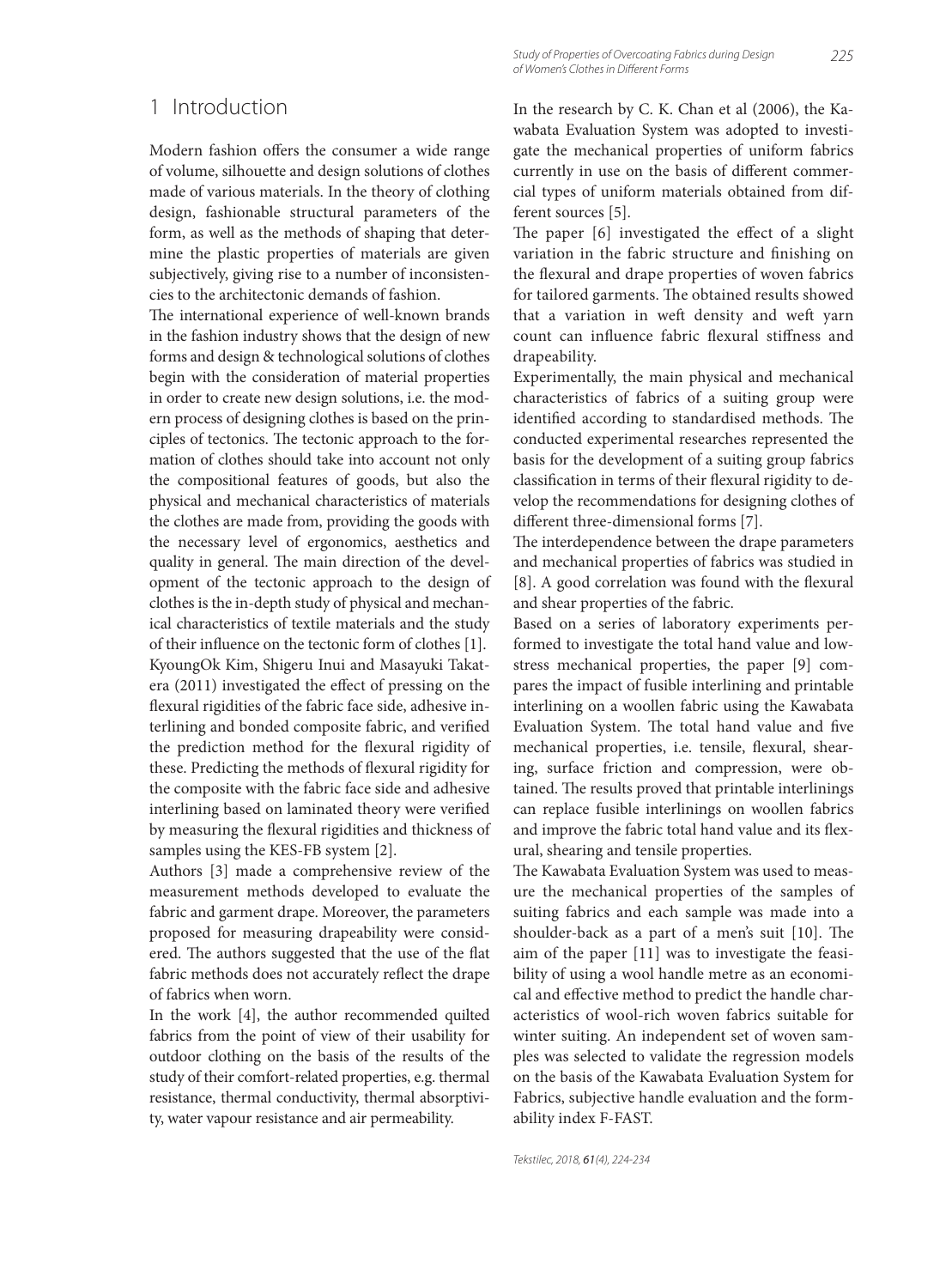The paper  $[12]$  compares the mechanical properties, hand and tailorability of wool blended fabrics for outerwear clothing. The fabrics in plain and twill weave of identical fibrous composition, and identical warp and weft count were tested on KESF-B instruments for the fabric objective evaluation under small loads. The mechanical properties of a plain and twill weave fabric showed the difference in its flexural, shearing and surface properties.

The authors [13] noted that fabric characteristics such as rigidity, drapeability, crease resistance, as well as relaxation characteristics, inherent to the single-cycle stretching of textile materials, have a significant impact on the quality of the appearance of garments.

To clarify the impact of fabric mechanical behaviour on the changes in form and quality of garment appearance associated with it, the impact of particular parameters of the fabric mechanical properties on the quality of the garment appearance was investigated in [14]. The obtained results indicated that the quality of the garment appearance is strongly affected by three components, i.e. formability, elastic potential and draping.

In the work by Petrova O. S. [15], it was determined that such groups of properties as physical and mechanical (rigidity, drapeability, crease resistance, thickness, linear density in warp (in weft), mass per unit area), artistic and aesthetics (colour, pattern, texture), and hygienic (thermal resistance and thermal conductivity) are the most important. As a result of further researches, the author found that rigidity, drapeability, crease resistance, linear density in warp (in weft), mass per unit area and thickness are the most important properties.

Kirsanova O. A. [16] considered the relationships between the structure of the form of a garment and the materials making it. In order to provide clothes with the form of a certain configuration, it was necessary to choose among the whole assortment range of materials only the ones that can in accordance with their physical and mechanical characteristics ensure the compliance with the given form and maintenance.

The authors [17] considered the uniformity of clothes and factors affecting this indicator. Despite the fact that they considered the stability and preservation of the form of clothes during their use, such conducted research can be used in the design stage as well. They found that the uniformity of clothes is a complex characteristic caused by the compositional, constructive features of clothes and by fabric properties. In their opinion, the following properties of fabrics affect the uniformity of clothes: flexural rigidity, raw material composition, thickness, mass per unit area, drapeability, type of weave, crease resistance.

It was confirmed by the research [18] that the following fabric characteristics have the greatest influence on the tectonic form of clothes: type of weave, thickness, mass per unit area, rigidity, drapeability, linear density and raw material composition.

The aim of this work was to determine the relationships between the physical and mechanical properties of fabrics of the coating group and the shaping of women's coats in different volume-silhouette forms which can be used in the design of garments for an individual and mass production.

#### 2 Materials and methods

The main elements that characterise the form of clothes are volume, silhouette, compositional and constructive solutions, material, structure etc. Materials, in turn, affect the form of clothes by their aesthetic indicators (fabric appearance, texture, colour, decoration etc), and physical and mechanical characteristics. Depending on the values of these indicators, the purpose of goods, their model and design features, the technology of their production are determined.

In order to assess the significance of fabric properties to design the tectonic form of clothes, we conducted an expert evaluation. Expert and working groups consisted of 20 employees of experimental departments of the clothing companies Dolcedonna and Dana-moda (Kiev), i.e. draftsmen, artistsdesigners and technologists. The experience of the working group members in the design and manufacture of clothes is from 10 to 34 years; hence, they can be considered experts. In order to assess the significance, the following properties of fabrics were included in the questionnaire: raw material composition, type of weave, thickness, mass per unit area, linear density, flexural rigidity and drapeability. During the selection of indicators of fabric properties, aesthetic properties were not included since they cannot be estimated with instrumental methods.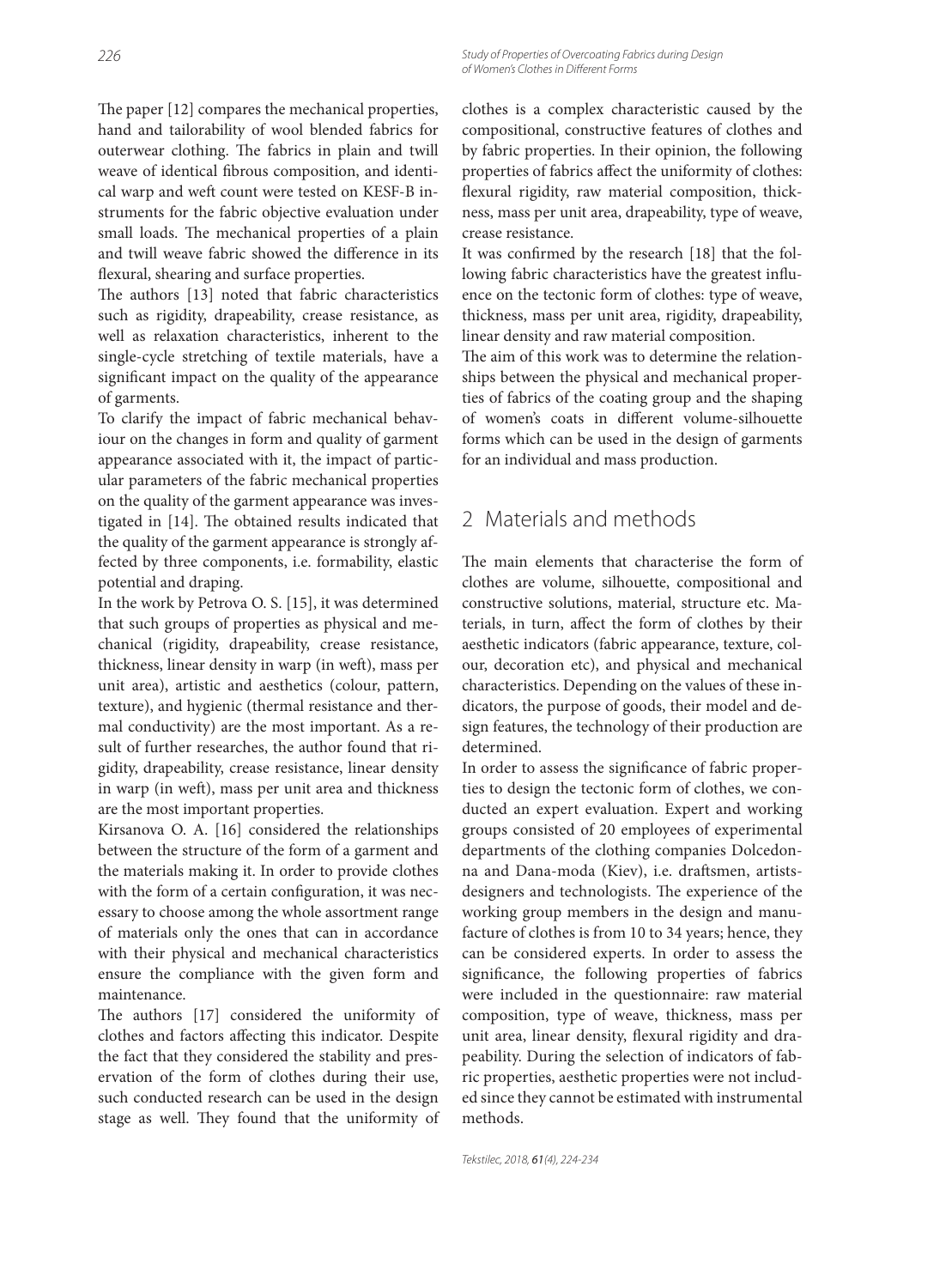The results of the survey showed that flexural rigidity ( $X_8$ ,  $\lambda = 0.23$ ) is the most important factor, followed by thickness  $(X_3, \lambda = 0.18)$  and drapeability  $(X_{\alpha}, \lambda = 0.13)$  (Table 1). Other indicators are arranged in the following order: mass per unit area, type of weave, raw material composition, linear density, crease resistance, breaking load. The value of the concordance coefficient  $W = 0.76$  indicates the level of consensus of the experts' opinions, since the table value of the Pearson criterion  $\chi^2$ <sub>*T*</sub> is less than the estimated  $\chi_P^2$ , i.e.  $\chi_T^2 = 0 \div 12.6 < \chi_P^2 = 21.5$ .

Table 1: Fabric properties significant for design of tec*tonic form of clothes*

| Code             | Indicator                | Weight<br>coefficient,<br>$\lambda$ |
|------------------|--------------------------|-------------------------------------|
| $X_1$            | Raw material composition | 0.09                                |
| $X_2$            | Type of weave            | 0.10                                |
| $X_3$            | Thickness                | 0.18                                |
| $X_4$            | Mass per unit area       | 0.11                                |
| $X_5$            | Crease resistance        | 0.05                                |
| $X_6$            | Breaking load            | 0.03                                |
| $X_7$            | Linear density           | 0.08                                |
| $X_{8}$          | Flexural rigidity        | 0.23                                |
| $X_{\mathsf{q}}$ | Drapeability             | 0.13                                |
|                  | $\Sigma$ R = 0.5n (n+1)  | 1.00                                |

Thus, on the basis of the analysis, it was determined that the core indicators of fabrics which affect the creation of the tectonic form of a garment and which need to be taken into account in the designprojecting stage are flexural rigidity, thickness, drapeability coefficient, mass per unit area, type of weave and raw material composition.

With regard to the aim of the research, we decided to analyse 9 samples of overcoating fabrics of a different raw material composition with different properties (thickness, texture, mass per unit area, type of weave etc). The main focus was put on the determination of the following fabric properties: thickness, mass per unit area and linear density, flexural rigidity and drapeability. The research was held in accordance with valid standards, considering all the demands of the objects in the experimental research. The processing of the measurement results was made using a mathematical apparatus for a statistical data analysis.

The thickness of the material was determined by using the manual thickness tool of indicative type ТР 10-1 [19]. The linear density and mass per unit area of fabrics were measured in accordance with GOST (State Standard) 3811–72 [20]. For the analysis of fabric rigidity by the console contactless method, we used the device type ПT-2 in accordance with GOST (State Standard) 10550-93 [21] (Figure 1).



*Figure 1: Scheme of device type ПT-2 for determination of fabric rigidity by console method (State Standard of Russia [21]): 1 – tumbler, 2 – moving mechanism, 3 – screw, 4 – indicator of fabric flexure, 5 – scale of absolute fl exure, 6 – horizontal plane, 7 – sample, 8 – weight, 9 – scale of symmetry checking*

The methodology of experiments was as follows: five elementary samples in longitudinal and transverse directions,  $160 \times 30$  mm in size, were cut out; prepared tested strips had to be kept in climatic conditions for not less than 24 hours before the testing [22]; the test had to be conducted at the same conditions; elementary samples of each direction (5 samples of each direction) were weighed on scales with the error no higher than 0.01 g and the total weight m (g) of samples of longitudinal and transverse directions was determined.

An elementary sample was placed on the supporting horizontal plane 6 face side up and symmetrically to the midline, combining the outer edge of the sample and the plane. In the middle of the sample put the weight 8 with the width of 20±1 mm, weighing 500±5 g and using a tumbler 1 switch on the mechanism of lowering the lateral sides of the supporting plane. After one minute from the moment of separation of the elementary sample from the surface of the plane 6, the ends flexure f of the sample were measured using the indicator of the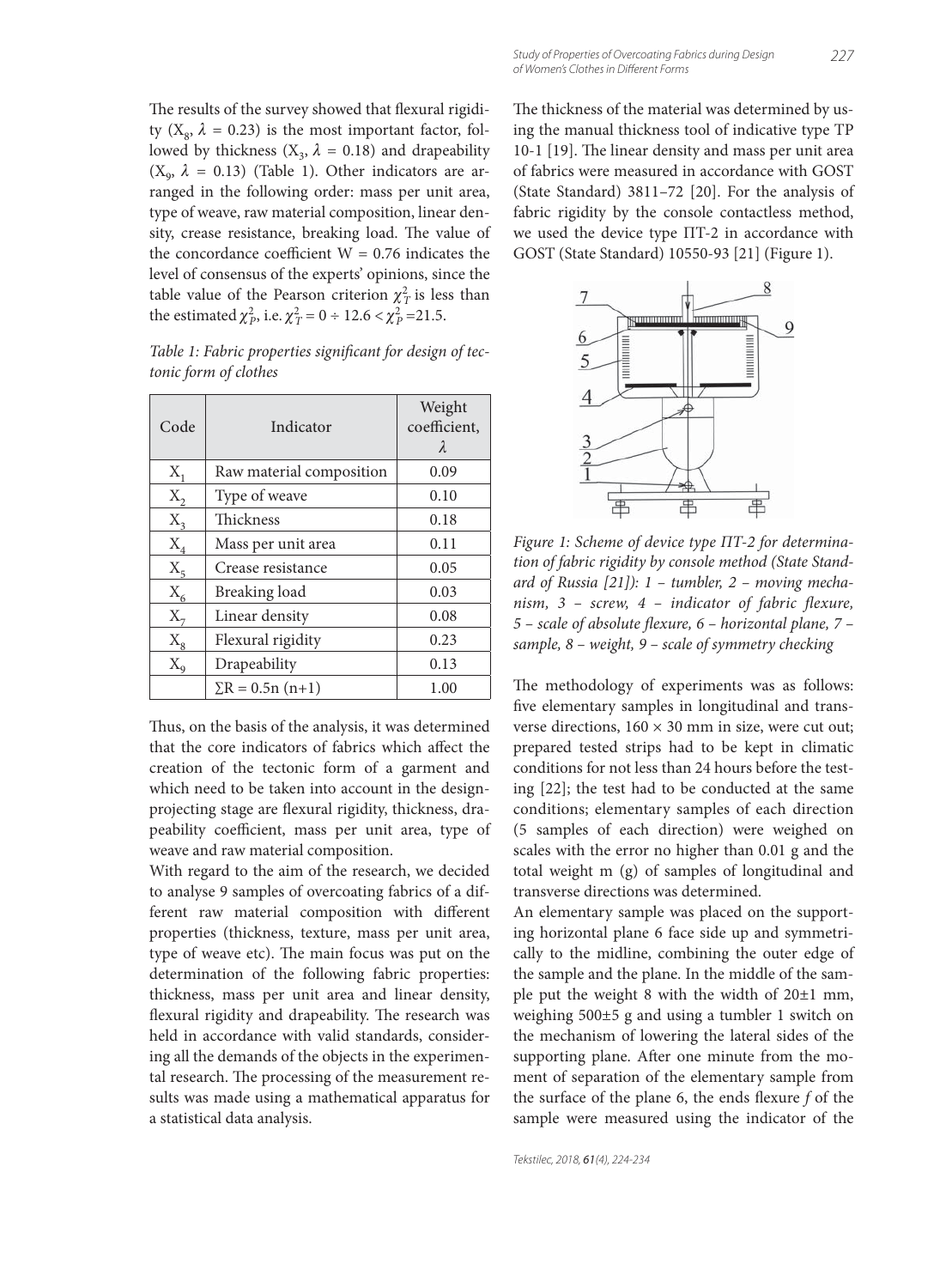fabric flexure 4. As the final flexure, we took the arithmetic average of 10 measurement results of each direction with the error no higher than 1 mm. The conventional value of rigidity  $EI (\mu N \cdot cm^2)$  was calculated separately for the longitudinal and transverse directions with equation 1:

$$
EI = 42046 \times \frac{m}{A} \tag{1}
$$

where  $m$  is the total weight of all five elementary samples of the fabric (g), *A* is the function of relative flexure  $f_0$ , which is determined in the standard [21] according to the value *f*:

$$
f_0 = \frac{f}{l} = \frac{f}{7}
$$
 (2),

where  $f$  is a value of the arithmetic average of flexure of samples (cm), *l* is the length of the weighed sample (cm) and is equal to:

$$
l = \frac{(L-2)}{2} = 7 \text{ cm}
$$
 (3),

where *L* is the length of an elementary sample (cm).

The rigidity coefficient of a material  $C_{E}$  (%) was calculated as the ratio of rigidity values in longitudinal and transverse directions:

$$
C_{EI} = \frac{EI_{\text{longitudinal}}}{EL_{\text{transverse}}}
$$
(4).

The recommended values of mass per unit area and conventional rigidity of fabrics of the overcoating group are presented in Table 2 [23].

*Table 2: Oriented values of mass per unit area and fl exural rigidity of fabrics of overcoating group*

| Group of<br>fabrics | Mass per<br>unit area<br>$\left[\frac{g}{m^2}\right]$ | Flexural<br>rigidity<br>[ $\mu$ N·cm <sup>2</sup> ] |  |  |
|---------------------|-------------------------------------------------------|-----------------------------------------------------|--|--|
| Cotton              | $200 - 400$                                           | 6000-100,000                                        |  |  |
| Linen               | $200 - 400$                                           | 6000-100,000                                        |  |  |
| Wool                | $250 - 400$                                           | 6000-100,000                                        |  |  |
| Synthetic fibres    | $150 - 300$                                           | 6000-100,000                                        |  |  |

The research of drapeability of samples of suiting fabrics was performed on a device for the determination of drape by the disk method [24], since it was necessary to evaluate the fabric drapeability in their longitudinal and transverse directions at the same time. This method is not standardised; however, it is used very often in the garment industry due to its simplicity. The scheme of the device is given in Figure 2.



*Figure 2: Scheme of device for determination of fabric drapeability by disc method (Buzov B. A. et al, Russia [24]): 1 – pressed disc, 2 – table, 3 – fabric sample, 4 – rod, 5 – paper circle, 6 – horizontal plane*

Fabric sample 3 that was cut as a circle with the diameter of 200±1 mm was put on table 2 with the diameter of  $50±1$  mm, which had a needle for fixing the sample. On the top of the sample, the pressed disc 1 was placed, the size and shape of which matched the size and shape of table 2. The table was lifted. The edges of the sample were hanging down. In order to provide the sample with a constant natural form, the disc with the sample was lifted up and moved down 5 times and after 3 min, the projection of sample 3 outlined on a paper circle with the diameter of 200±1 mm, which can be obtained by lighting from the top by parallel rays of a light perpendicular to the sample plate. Afterwards, the projection area of the material was determined.

During the research of fabric samples, the drapeability coefficient  $(C_d)$  was calculated using the results of weighing paper (with an error no more than 0.001 g) cut in accordance with the projections of undraped sample (mass m) and draped (mass  $m_d$ ) with equation 5:

$$
C_d = 100 \times \frac{(m - m_d)}{m} \tag{5}
$$

where *m* is the projection area of an original undraped sample (g) and  $m_d$  is the projection area of a draped sample (g).

The recommended values of the drapeability coefficient  $C_d$  for the main functional groups of fabrics are presented in Table 3 [23].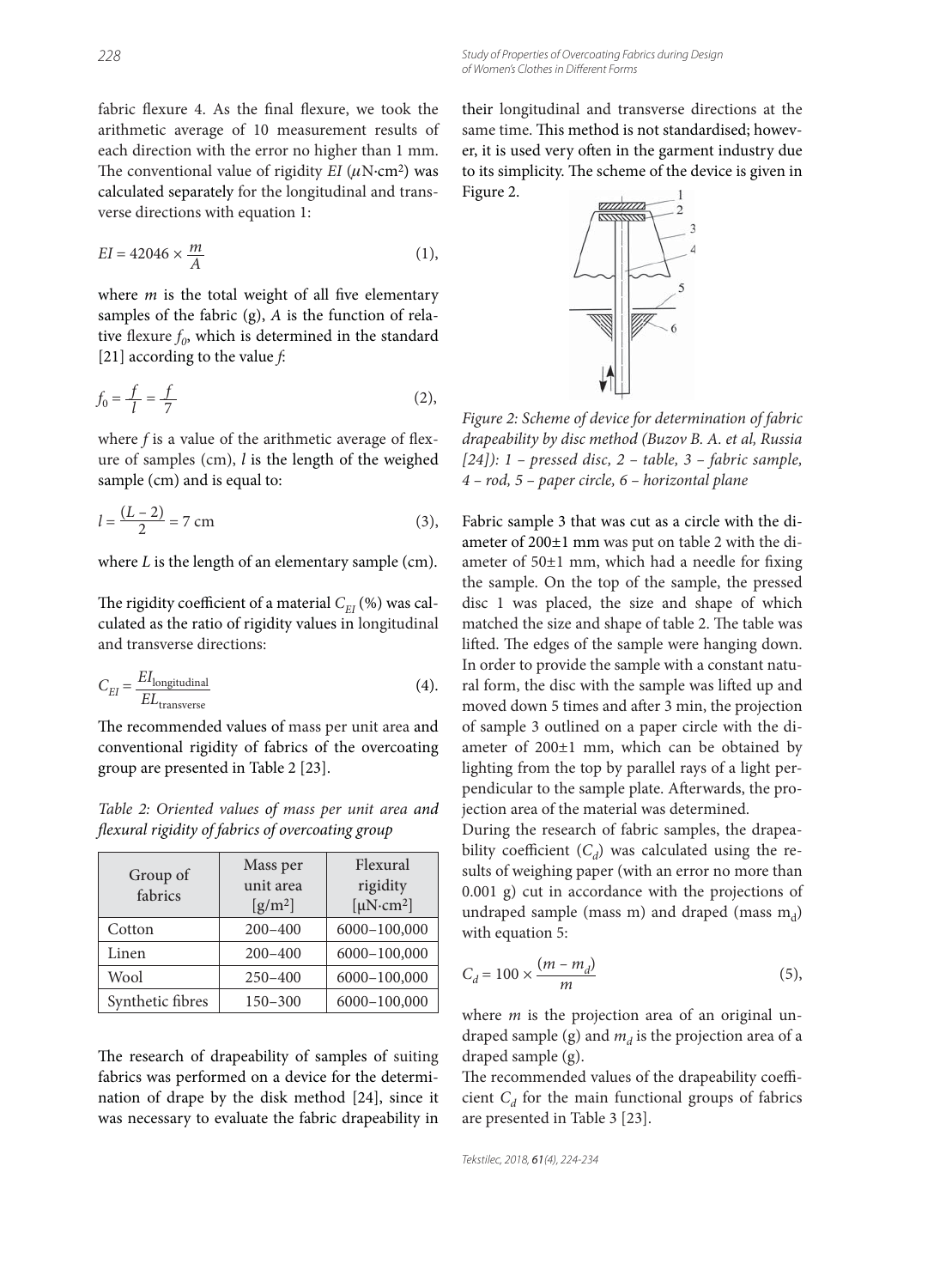|                   | Drapeability coefficient, $C_d$ [%] |           |           |  |  |  |  |
|-------------------|-------------------------------------|-----------|-----------|--|--|--|--|
| Type of<br>fabric | Good,                               | Satis-    | Bad, less |  |  |  |  |
|                   | more than                           | factory   | than      |  |  |  |  |
| Woollen           | 80                                  | $68 - 80$ | 68        |  |  |  |  |
| clothing          |                                     |           |           |  |  |  |  |
| Woollen           | 65                                  | $50 - 65$ | 50        |  |  |  |  |
| suiting           |                                     |           |           |  |  |  |  |
| Woollen           | 65                                  | $42 - 65$ | 42        |  |  |  |  |
| overcoating       |                                     |           |           |  |  |  |  |

*Table 3: Estimation of drapeability degree of fabrics of*  different types

#### 3 Results

The tectonic system of the first type (TS1) is typical of the types of clothes, the form, the silhouette and the cutout which are subordinate to the human body outlines. The form of such clothes is characterised by a small degree of volume and an adjoining silhouette, and is formed in line with the properties of the material and its cut. The tectonic system of the second type (ТS2) is less dynamic than of the first type and it can have one or two supporting areas (for shoulder products). Such products have a small or medium three-dimensional form, semi-adjoining silhouette, they are X-shaped, rectangular or expanded to the lower

part. The clothes of such tectonic systems freely interact with the figure of a person and are kept mainly on the constructive belts of the figure. The tectonic system of the third type (ТS3) is embodied in the goods the form of which remains relatively unchanged in the dynamics and, in most cases, does not obey the human figure. Such goods are characterised by greater static, rigidity and the presence of one supporting area which holds the entire construction. This system is characterised by large volume, and rectangular or trapezium shaped forms. The tectonic system of the fourth type (TS4) is characterised by preferred static, large or very large volume of the form, and an extended, less direct silhouette. The form of clothes is rigid or very rigid and is of trapezium, oval or rectangular form.

As a result of the conducted analysis of modern clothes, the assortment range of clothes which are typical of different types of tectonic systems was defined [25]. The clothes of the tectonic system of the first type are presented by knitted or elastic fabric dresses, skirts, jumpers, lingerie and corsets that repeat or fix the human body. The clothes of the tectonic system of the second type are presented by dresses, blouses, trousers, jackets. The tectonic systems of the third and fourth types are characterised by rigid or very rigid forms; therefore, the clothes of coating & suiting assortment range (jackets, raincoats, coats, cardigans, waistcoats) are typical of these systems (Figure 3).



Figure 3: Classification of tectonic systems of clothes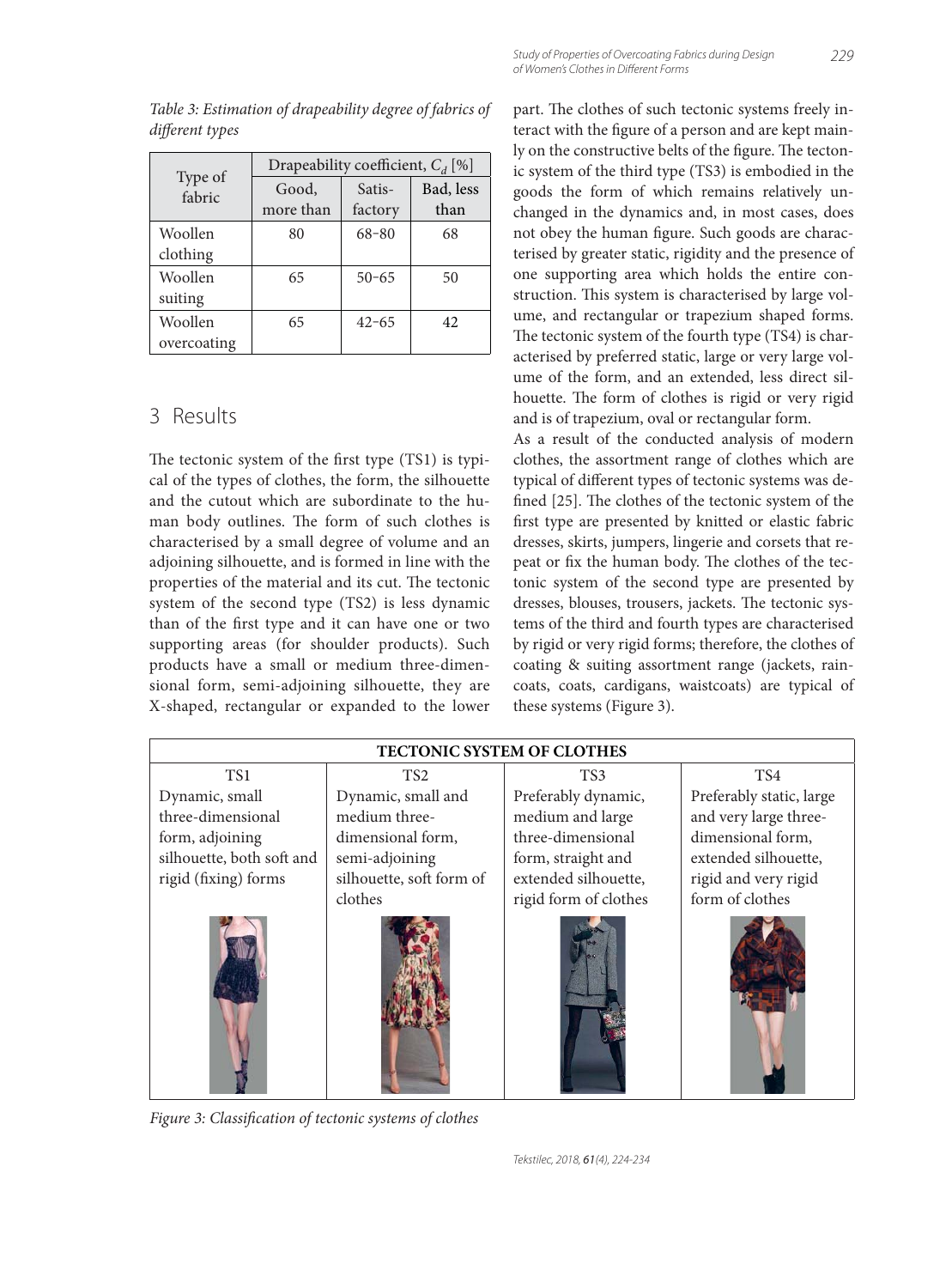A women's coat is the most diverse as to the constructive and decorative solutions type of clothing, which determines the immediacy of the problem of taking into account the properties of overcoating fabrics when designing clothes of the third and fourth type of tectonic systems. The question of the formalisation of the methods of designing the tectonic forms of women's coats made of different materials remains unresolved.

At a garment company, we selected the fabric samples, and their basic physical and mechanical characteristics were determined in the research laboratory using standardised methods. As the result of experimental research, the properties of nine samples of overcoating fabrics were identified (Table 4).

The results of the experimental research showed that samples F1 and F8 had the biggest thickness, whereas samples F3 and F4 had the smallest thickness. Samples

| Fabric         | Raw materials<br>[%]                                    | Weave                        | Mass<br>per unit  | Yarn linear<br>density [tex] |      | Thick-       | Flexural rigidity<br>[ $\mu$ N·cm <sup>2</sup> ] |       | Rigi-<br>dity    | Dra-<br>pe-    |
|----------------|---------------------------------------------------------|------------------------------|-------------------|------------------------------|------|--------------|--------------------------------------------------|-------|------------------|----------------|
| sample         |                                                         |                              | area<br>$[g/m^2]$ | warp                         | weft | ness<br>[mm] | warp                                             | weft  | coeffi-<br>cient | ability<br>[%] |
| F1             | 60%<br>wool/40%<br>polyester                            | harness-<br>satin            | 360               | 105                          | 102  | 1.42         | 6569                                             | 5913  | 1.11             | 45             |
| F <sub>2</sub> | 20%<br>wool/80%<br>polyester                            | basket                       | 379               | 133                          | 307  | 1.40         | 7777                                             | 7843  | 0.99             | 51             |
| F3             | 79%<br>wool/17%<br>polyacryl<br>onitrile/4%<br>elastane | plain                        | 443               | 155                          | 141  | 1.06         | 6563                                             | 7496  | 0.87             | 36             |
| F <sub>4</sub> | 80%<br>wool/20%<br>poly-<br>acrylonitrile               | plain                        | 353               | 108                          | 118  | 1.00         | 8195                                             | 4935  | 1.66             | 42             |
| ${\rm F}5$     | $100\%$ wool                                            | compound<br>double-<br>cloth | 372               | 108                          | 113  | 1.34         | 12909                                            | 9960  | 1.29             | 43             |
| F <sub>6</sub> | 100% wool                                               | broken<br>twill              | 362               | 80                           | 184  | 1.34         | 43337                                            | 44955 | 0.96             | 25             |
| ${\rm F}7$     | 40%<br>wool/60%<br>polyester                            | twill                        | 366               | 61                           | 32   | 1.18         | 15377                                            | 39226 | 0.39             | 29             |
| F8             | 30%<br>wool/20%<br>cotton/50%<br>polyester              | compound<br>double-<br>cloth | 485               | 75                           | 95   | 1.46         | 37731                                            | 31124 | 1.21             | 25             |
| F <sub>9</sub> | 60%<br>wool/40%<br>polyester                            | pile<br>construc-<br>tion    | 457               | 92                           | 161  | 1.40         | 7903                                             | 9329  | 0.85             | 45             |

*Table 4: Physical and mechanical characteristics of overcoating fabrics*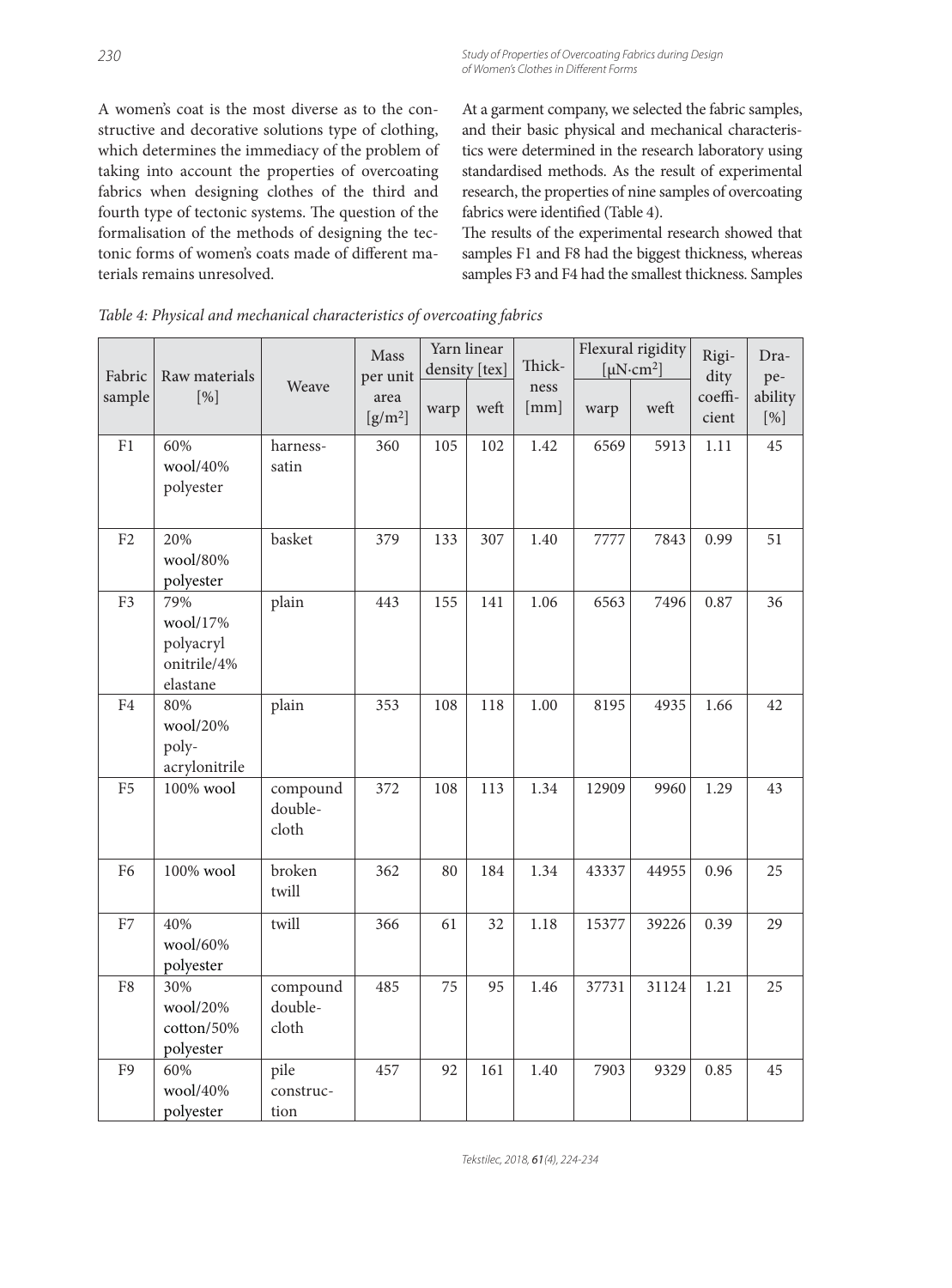F3, F8 and F9 had the maximum mass per unit area, when sample F4 had the minimum one. As presented in Table 2, the interdependence between the parameters of thickness, mass per unit area and type of weave was shown in this sample. For example, sample F8 had the biggest thickness and maximum mass per unit area, due to its complex double-layer weave. Sample F4 of linen weave was characterised by the smallest indicators of investigated quantities. However, other samples did not show such interdependence, which can be explained by the different structure of yarn and threads in samples, as well as by different weaves.

The results of measuring linear density showed that samples F1, F3, F4, F5 and F8 had insignificant differences between the values of linear density in warp and weft. The values of linear density in warp and in weft of other samples differed from each other (Figure 4).



*Figure 4: Comparison of mass per unit area of samples of overcoating fabrics in warp and weft*

The rigidity indexes of investigated fabrics in warp and in weft were determined. Comparative characteristics of flexural rigidity of fabrics in warp and in weft are provided in Figure 5.



Figure 5: Comparison of flexural rigidity of investi*gated fabrics in warp and weft*

The ratio of rigidity indicators in warp and weft is reflected through the rigidity coefficient. We found that for most samples, i.e. samples F1, F2, F3, F5, F6 and F9, the rigidity coefficient was close to 1, whereas samples F4 and F7 had significant deviations from 1, indicating the fact that such fabric samples have different flexural rigidity in warp and weft. In addition, as it can be seen from the diagram, samples F6 and F8 had significantly higher rigidity as they had the biggest thickness, mass per unit area and complex weave. The analysis of experimental data showed that samples F3 and F6 were better draped in their longitudinal direction, sample F7 had better drapeability in warp, while other fabrics had the same ability to drape in both directions. The drapeability coefficients, determined by us, showed that sample F2 had the best draping ability, whereas samples F6 and F8 had the worst. The inverse relationship of the drapeability coefficient and flexural rigidity in warp and in weft of investigated fabric samples was determined (Figures 6 and 7). The more rigid the structure of the material, the greater the force which is required to bend it and the worse the drapeability. An increase in density and mass per unit area of the fabric causes an increase in fabric rigidity, and at the same time a decrease in its drapeability.



*Figure 6: Drapeability coefficient vs flexural rigidity in warp*



Figure 7: Drapeability coefficient vs flexural rigidity *in weft*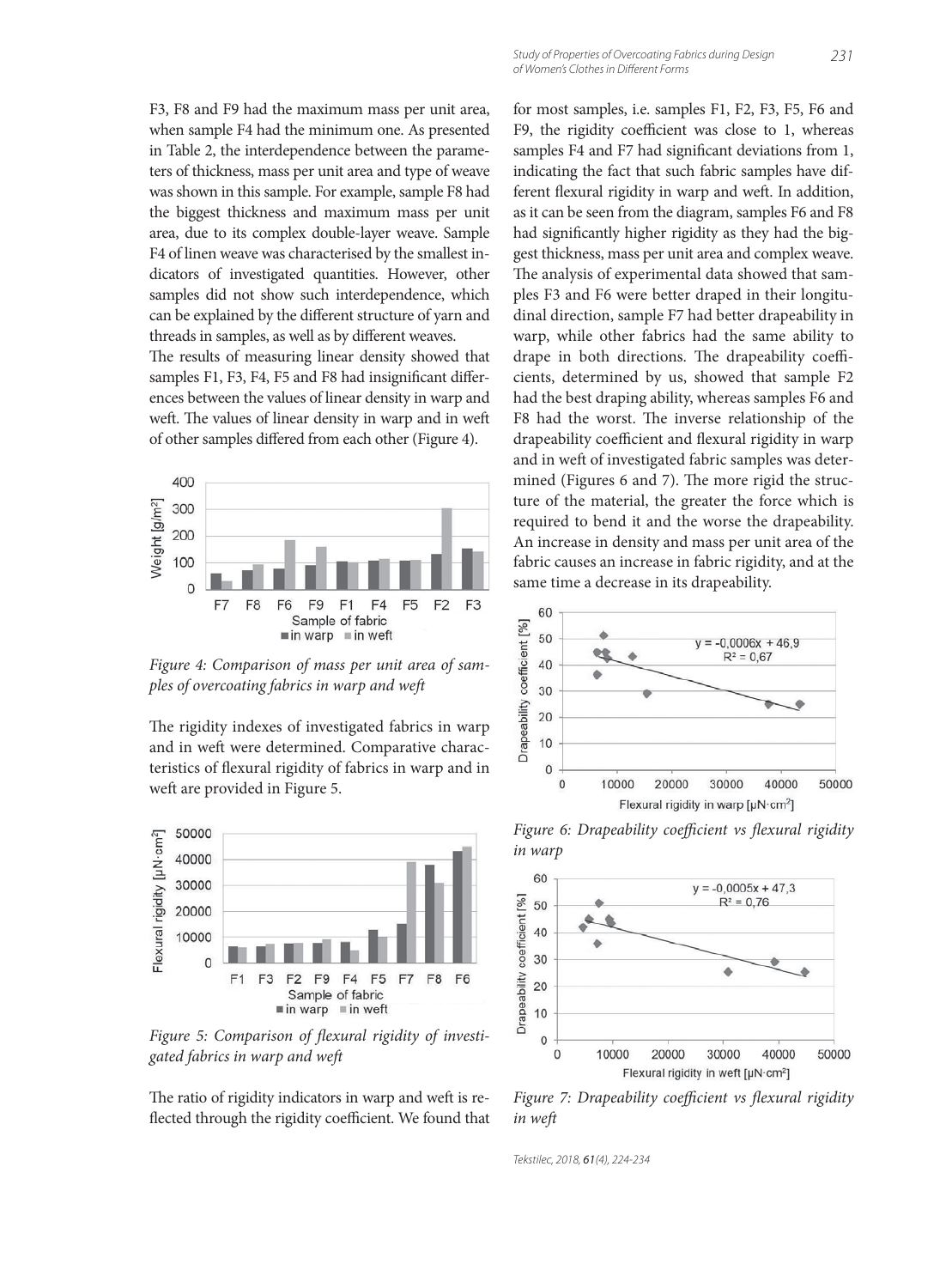It was determined that raw material composition of the fabrics did not affect crucially their physical and mechanical characteristics (drapeability, flexural rigidity), since fabrics of different raw material composition were used in the research. The weave of fabrics was considered to be more important since it determines other physical and mechanical characteristics, a complex fabric weave increases its thickness and rigidity.

In order to provide recommendations as to the design of clothes taking into account the properties of overcoating fabrics, all analysed samples were divided into three groups in accordance with their flexural rigidity. Very soft forms are not characteristic of clothes of the coating assortment range; therefore, a classification was applied to soft, rigid and very rigid forms (P2, P3 and P4). The overcoating fabrics should be used with the rigidity of up to 12000 μN·cm2 for the manufacture of soft form goods; 12000–30000 μN·cm<sup>2</sup> for rigid; more than 30000 μN·cm<sup>2</sup> for very rigid forms. The samples of overcoating fabrics are recommended for the manufacture of garments of different plastic forms, i.e. samples F1, F2, F4, F5 and F9 for the manufacture of soft form clothes (P2); samples F3 and F8 for rigid forms (P3); samples F6 and F7 for a very rigid form (P4) (Table 5).

At the garment company Dolcedonna (Kyiv) [26], the samples of coats of different tectonic systems were manufactured from analysed fabrics and the theoretical recommendations which were provided by us on the basis of fabric properties were verified (Table 5). Photos of finished goods are presented in Figure 8. The recommended and obtained type of the coat tectonic system is included in Table 6.

Having analysed the selected samples of materials and manufactured models of women's coats, we found out that four among six variants have the same recommended type of the tectonic system for the goods made of the selected material as well as the same model (Table 6).

All manufactured coats had a backing (100% PES) and were reinforced with the same adhesive interlining on the fronts, collars, cuffs of the coats, which provided the same base conditions for the analysis of the obtained results and reliability of the experiment. During the design of models from samples F1, F3, F5 and F7, the material properties were taken into account; therefore, for these fabrics, the recommended type of the tectonic system matches the actual one in the finished goods. Sample F4 was characterised by a small flexural rigidity indicator and is hence recommended for the manufacture of goods TS3. Nevertheless, it can be

*Table 5: Classification of overcoating fabrics by type of tectonic systems* 

|                                 | Fabric sample |              |                 |              |                |                      |                      |               |                |
|---------------------------------|---------------|--------------|-----------------|--------------|----------------|----------------------|----------------------|---------------|----------------|
| Parameter                       | F1            | F2           | F3              | F4           | F <sub>5</sub> | F6                   | F7                   | F8            | F <sub>9</sub> |
| Plasticity of form<br>(P)       | Soft<br>(P2)  | Soft<br>(P2) | Rigid<br>(P3)   | Soft<br>(P2) | Soft<br>(P2)   | Very<br>rigid $(P4)$ | Verv<br>rigid $(P4)$ | Rigid<br>(P3) | Soft<br>P2)    |
| Type of tectonic<br>system (TS) | TS3           | TS3          | TS <sub>3</sub> | TS3          | TS3            | TS4                  | TS4                  | TS4           | TS3            |



Figure 8: Models of women's coats of different tectonic systems made from investigated fabrics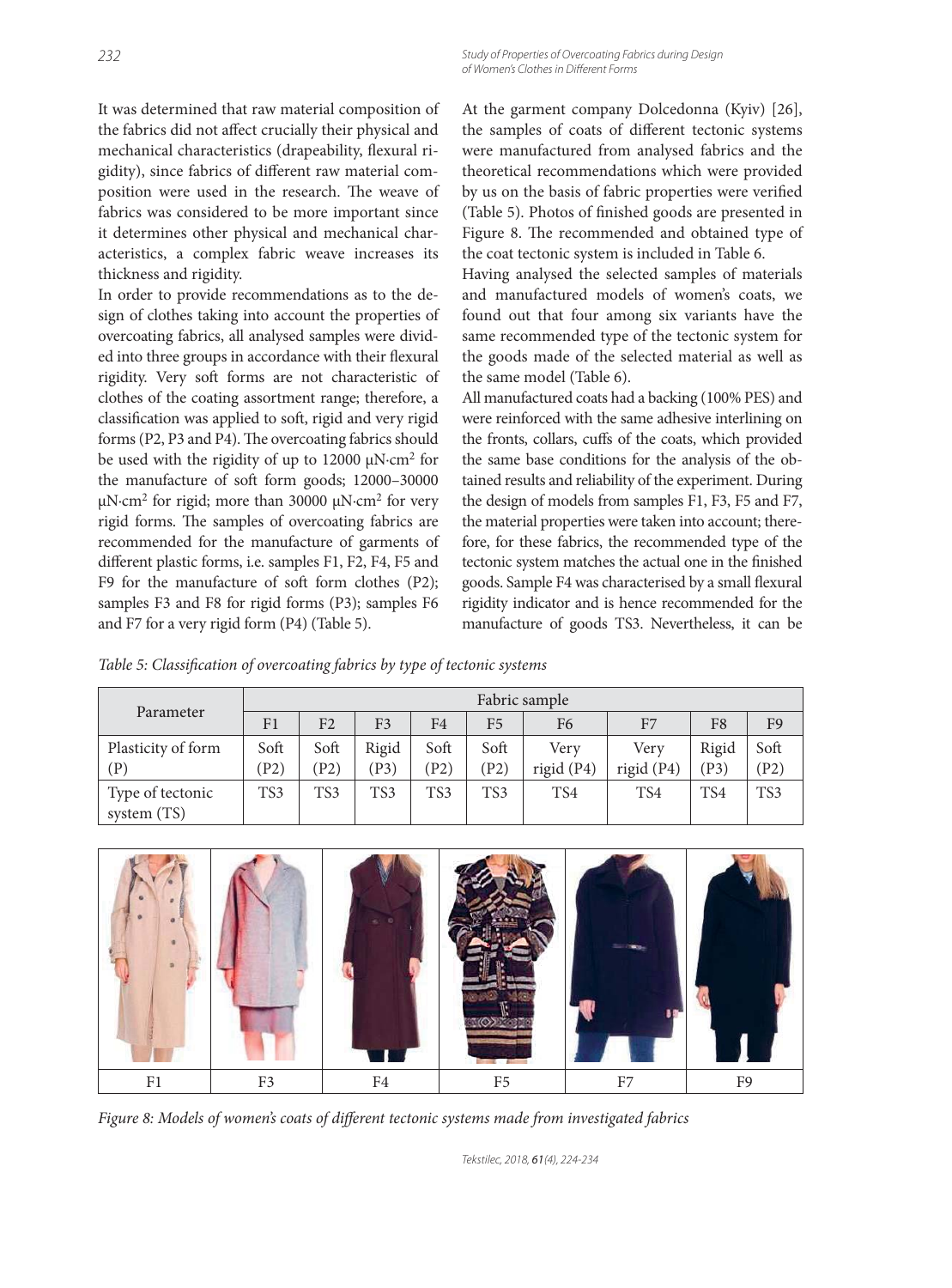|                                                | Fabric sample |                |                |                |     |                |  |  |  |
|------------------------------------------------|---------------|----------------|----------------|----------------|-----|----------------|--|--|--|
| Parameter                                      | F1            | F <sub>3</sub> | F <sub>4</sub> | F <sub>5</sub> | F7  | F <sub>9</sub> |  |  |  |
| Appearance of<br>fabric sample                 |               |                |                |                |     |                |  |  |  |
| Recommended<br>type of tectonic<br>system (TS) | TS3           | TS3            | TS3            | TS3            | TS4 | TS3            |  |  |  |
| Obtained type of<br>tectonic system            | TS3           | TS3            | TS4            | TS3            | TS4 | TS4            |  |  |  |

*Table 6: Analysis of correspondence of overcoating fabrics and tectonic systems of women's coat models*

seen from Table 4 that the actual type of the tectonic system of finished goods is TS4 (huge volume of the form, straight silhouette). Analogous, sample F9 is recommended for TS3, whereas the finished goods belong to TS4 (huge volume of the form, geometric form is oval). It should be noted that in both cases, the material was not rigid enough to create the tectonic form defined in the draft; however, due to the use of adhesive layers, more rigidity was achieved, making it possible to use the indicated fabrics for the creation of volume and form-stable goods.

As a result of the approbation, it was determined that the proposed recommendations regarding the design of tectonic forms of women's coats from the fabrics with different physical and mechanical characteristics enable a shorter time of designing new clothes models. Our recommendations regarding the selection of overcoating fabrics provided by us, which should be used for designing the tectonic forms of clothes depending on their physical and mechanical characteristics during the designing of the new forms of the clothes from various materials, have been tested during the manufacture of the women's coats collections, season autumn-winter 2018–2019.

#### 4 Conclusion

Based on the theoretical research and expert evaluation, we identified the main characteristics and properties of materials which affect the creation of the predictable, in the design conditions, tectonic form of clothes and must be taken into account in the design stage. These are rigidity, thickness, drapeability, mass per unit area, type of weave, raw material composition and linear density. The connection between the plastics of forms and the fabric properties was analysed and a classification of materials in accordance with the types of tectonic systems was developed. It was determined that the raw material composition of fabrics in this research does not affect significantly their physical and mechanical characteristics (drapeability, rigidity). The type of weave is more important and determines other indicators. The recommendations regarding the design of clothes of a certain tectonic system were developed based on the determination of their physical and mechanical properties. These recommendations were checked experimentally by manufacturing samples of women's coats at a garment company. A comparable analysis of recommended types of tectonic systems was conducted based on the results of the determination of sample properties and actual types of tectonic systems in the finished clothes from the collection.

#### References

- 1. PASHKEVICH, K. *Design of tectonic forms of clothing taking into account the properties of fabrics*. Kyiv : SPC "Profi", 2015, p. 364.
- 2. KYOUNGOK, Kim, SHIGERU, Inui, MASAY-UKI, Takatera. Verification of prediction for bending rigidity of woven fabric laminated with interlining by adhesive bonding. *Textile Research Journal*, 2011, **8**(6), 598−607, doi: 10.1177/0040517510387212.
- 3. SANAD, Reham, CASSIDY, Tom, CHEUNG, Vien. Fabric and garment drape measurement part 1. *Journal of Fiber Bioengineering and*